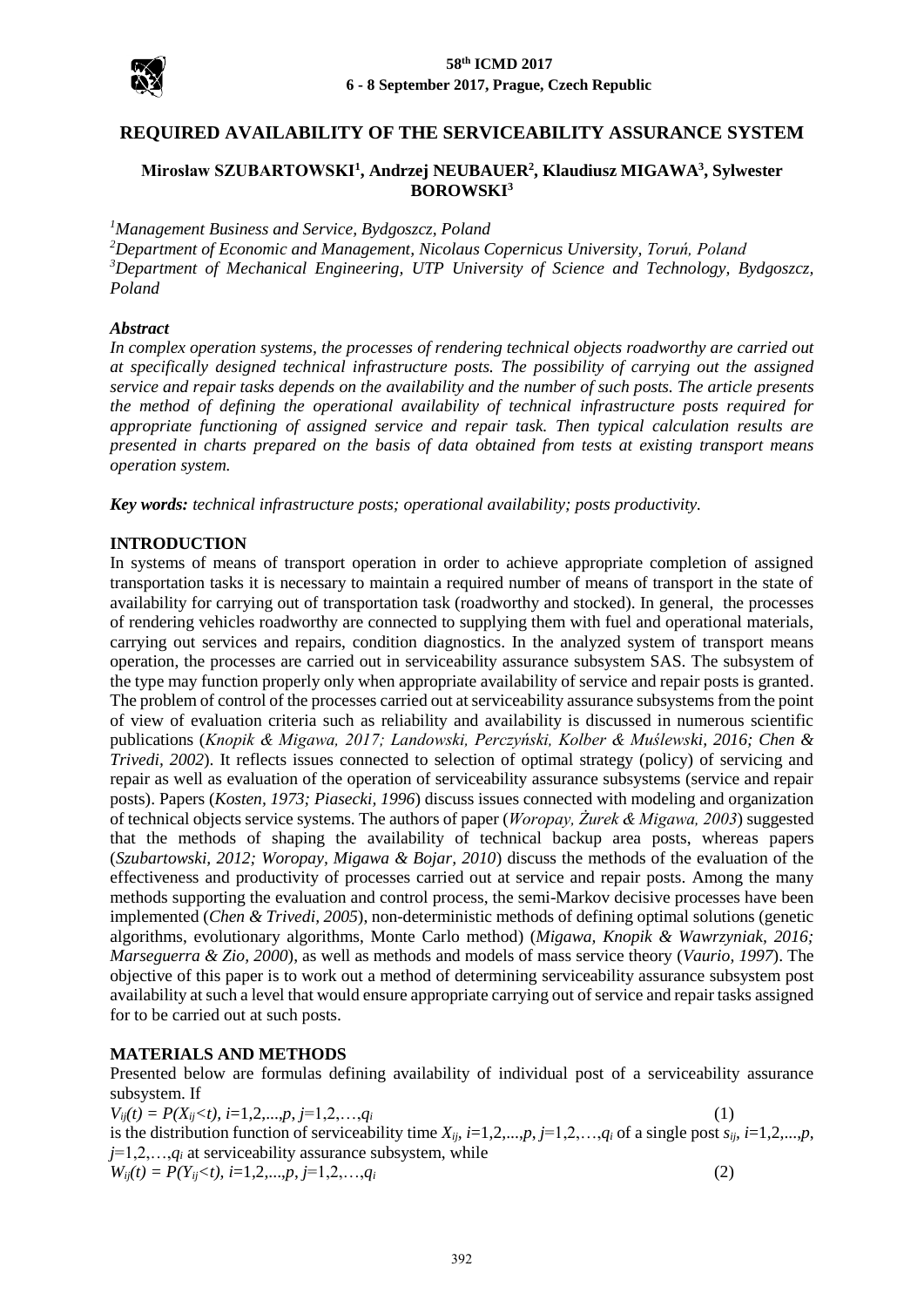

is the distribution function of renovation time  $Y_{ij}$ ,  $i=1,2,...,p$ ,  $j=1,2,...,q_i$  of a single post  $s_{ij}$ ,  $i=1,2,...,p$ , *j*=1,2,..., $q_i$  at serviceability assurance subsystem, then the availability  $A_{ij}(t)$  of a single post  $s_{ij}$ determined at point *t* as probability that at point *t* the post  $s_{ij}$  is serviced and provided for, is defined by the formula

the formula  

$$
A_{ij}(t) = R_{ij}(t) + \int_{0}^{t} R_{ij}(t - x) dH_{ij}(x)
$$
(3)

as well as

availability  $A_{O_{ij}}(t, \tau)$  of a single post  $s_{ij}$  of serviceability subsystem, determined over time interval  $\lt t$ ,*t*+ $\tau$ ) as probability that over time interval  $\lt t$ , *t*+ $\tau$ ) the post *s<sub>ij</sub>* is available and provided for, is defined by the formula

by the formula  
\n
$$
A_{O_{ij}}(t,\tau) = R_{ij}(t+\tau) + \int_0^t R_{ij}(t+\tau-x) dH_{ij}(x)
$$
\n(4)

where:

 $R_{ij}(t)$  – is the function of reliability of a single post  $s_{ij}$  of the serviceability assurance subsystem,  $H_{ii}(t)$  – is the function of renovation of a single post  $s_{ii}$  of the serviceability assurance subsystem. In the case, in which *t→∞*, the functions defined by formulas (3) and (4) have limit values called limit availability coefficients:<br>  $A_{ij} = \lim_{t \to \infty} A_{ij}(t) = \frac{E(X_{ij})}{E(Y_{ij}) - E(Y_{ij})}$ 

$$
A_{ij} = \lim_{t \to \infty} A_{ij}(t) = \frac{E(X_{ij})}{E(X_{ij}) + E(Y_{ij})}
$$
\n
$$
(5)
$$

$$
A_{ij} = \lim_{t \to \infty} A_{ij}(t) = \frac{E(X_{ij}) + E(Y_{ij})}{E(X_{ij}) + E(Y_{ij})}
$$
  
\n
$$
A_{O_{ij}}(\tau) = \lim_{t \to \infty} A_{O_{ij}}(t, \tau) = \frac{1}{E(X_{ij}) + E(Y_{ij})} \cdot \int_{\tau}^{\infty} R_{ij}(x) dx
$$
\n(6)

where:

 $E(X_{ij})$  – is the expected value of the time of serviceability of a single post  $s_{ij}$  of the serviceability assurance subsystem,

 $E(Y_{ii})$  – is the expected value of the time of renovation of a single post  $s_{ii}$  of the serviceability assurance subsystem.

Availability of serviceability assurance subsystem depends on the structure which couples individual posts as well as groups of such posts. Presented below are formulas defining availability of individual post group  $s_i$ ,  $i=1,2,...,p$  of a serviceability assurance subsystem in the case of the posts of the analyzed system are coupled via a threshold structure.

Availability of group *si, i*=1,2,...,*p* consisting of *j*=1,2,...,*q<sup>i</sup>* homogenous posts of serviceability assurance subsystem coupled by threshold structure  $\,k_i$  with  $q_i$ ":

– determined at moment *t* defined by formula

subsystem coupled by threshold structure, 
$$
k_i
$$
 with  $q_i$ ":  
\n- determined at moment *t* defined by formula  
\n
$$
A_i(t) = \sum_{c=k_i}^{q_i} \binom{q_i}{c} \cdot \left[A_{ij}(t)\right]^c \cdot \left[1 - \overline{A_{ij}(t)}\right]^{q_i-c}
$$
\n(7)

– determined over time interval *<t,t+τ)* defined by formula

$$
A_i(t) = \sum_{c=k_i}^{n} \binom{q_i}{c} \cdot \left[ A_{ij}(t) \right]^{q_i} \cdot \left[ 1 - \overline{A_{ij}(t)} \right]^{q_i}
$$
(7)  
- determined over time interval  $\lt t, t+\tau$ ) defined by formula  

$$
A_{O_i}(t,\tau) = \sum_{c=k_i}^{q_i} \binom{q_i}{c} \cdot \left[ \overline{A_{O_{ij}}(t,\tau)} \right]^{c} \cdot \left[ 1 - \overline{A_{O_{ij}}(t,\tau)} \right]^{q_i-c}
$$
(8)  
When  $t \to \infty$ , functions described by formulas (7) as well as (8) reach the following border val  

$$
A_i = \sum_{i=1}^{q_i} \binom{q_i}{i} \cdot \left[ \frac{E(\overline{X}_{ij})}{\sqrt{1-\tau}} \right]^{c} \cdot \left[ \frac{E(\overline{Y}_{ij})}{\sqrt{1-\tau}} \right]^{q_i-c}
$$
(9)

When *t*→∞, functions described by formulas (7) as well as (8) reach the following border values:

When 
$$
t \to \infty
$$
, functions described by formulas (7) as well as (8) reach the following border values:  
\n
$$
A_i = \sum_{c=k_i}^{q_i} {q_i \choose c} \cdot \left[ \frac{E(\overline{X}_{ij})}{E(\overline{X}_{ij}) + E(\overline{Y}_{ij})} \right]^c \cdot \left[ \frac{E(\overline{Y}_{ij})}{E(\overline{X}_{ij}) + E(\overline{Y}_{ij})} \right]^{q_i-c}
$$
\n
$$
A_{O_i}(\tau) = \sum_{c=k_i}^{q_i} {q_i \choose c} \cdot \left[ \frac{1}{E(\overline{X}_{ij}) + E(\overline{Y}_{ij})} \right]^c \cdot \left[ \frac{1}{E(\overline{X}_{ij}) + E(\overline{Y}_{ij})} \right]^c \cdot \left[ 1 - \frac{1}{E(\overline{X}_{ij}) + E(\overline{Y}_{ij})} \right]^c \cdot \left[ \frac{1}{E(\overline{X}_{ij}) + E(\overline{Y}_{ij})} \right]^{q_i-c}
$$
\nComplexity of the existing structure coupling the individual post groups depends primarily on

Complexity of the existing structure coupling the individual post groups depends primarily on the equipment of posts, worker qualification as well as the type of tasks to be carried out at individual post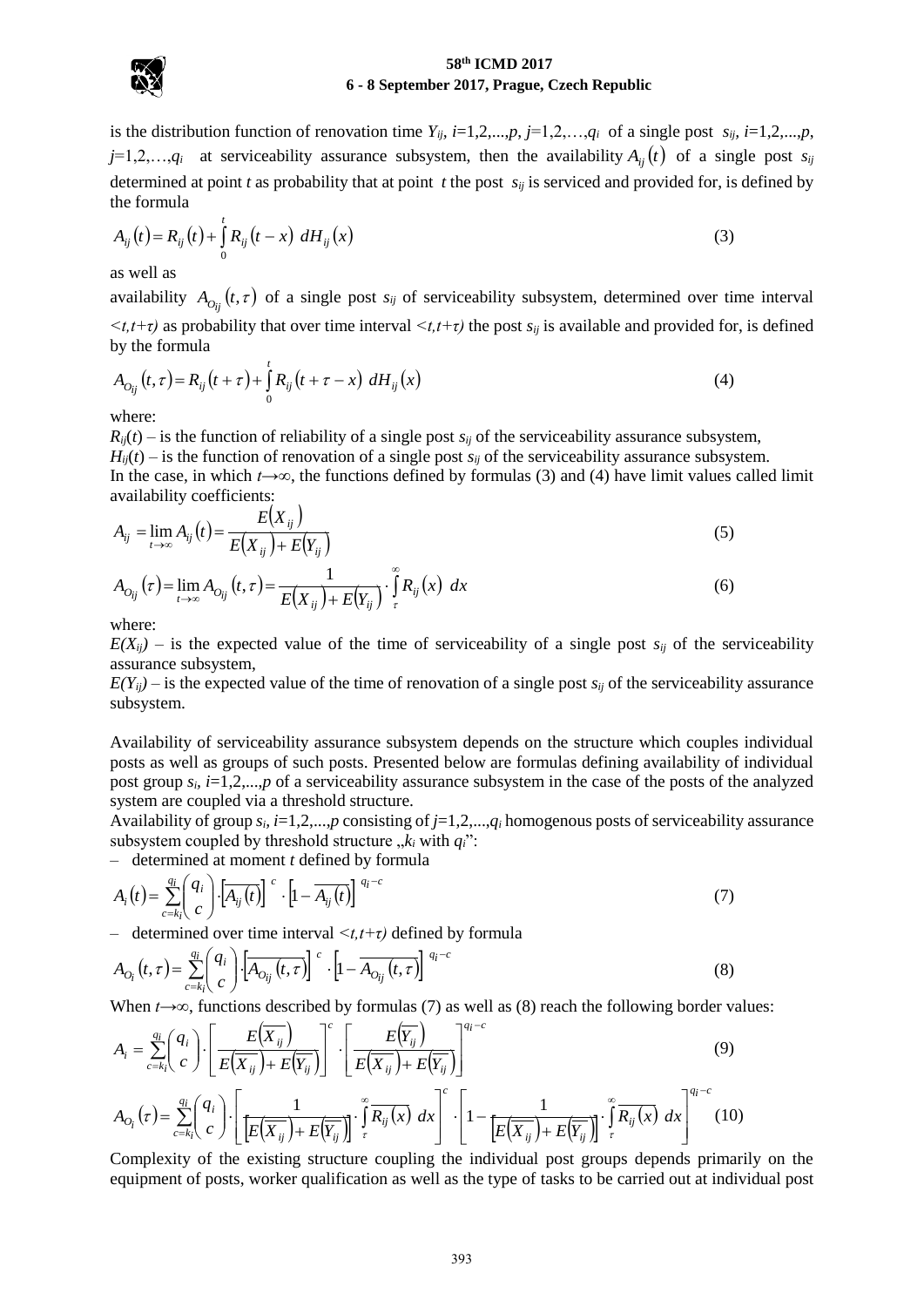

groups. The general instance is connected to the situation involving individual serviceability assurance subsystem groups, due to specialist equipment as well as worker qualifications may not replace each other and are supposed to carry out tasks of various type and range. Thus, the post groups of serviceability assurance subsystem  $s_i$ ,  $i=1,2,...,p$  are coupled by threshold structure. Then, availability of serviceability assurance subsystem is determined as product of the availability of its individual groups: – at moment *t*

$$
A(t) = \prod_{i=1}^{p} A_i(t)
$$
\n(11)

– over time interval *τ*

$$
A_0(t,\tau) = \prod_{i=1}^p A_{O_i}(t,\tau)
$$
\n(12)

Availability of the SAS serviceability assurance subsystem is understood as capability to carry out the assigned service and repair task. Each task assigned to SAS is determined by the length of the time interval *τ* devoted to the completion of the task, the size of the task (how many technical objects should be rendered roadworthy and/or stocked) as well as the scope of the task (what should be done). The measure of operational availability of SAS posts in carrying out of the assigned task is the product of the probabilities of two events taking place:

- the event of SAS posts being available at any point (roadworthy and stocked) to undertake the assigned task and will remain in this condition for the time interval *τ* of the task duration; this probability is expressed through the operational availability value of analyzed subsystem  $A_O(\tau)$ ,
- the event of the task assigned at the posts of the subsystem in question will be carried out, i.e. in the time interval  $\tau$  the number of objects rendered technically roadworthy will be higher than  $k$ ; this probability is expressed through the value of the productivity index  $Z^{(k)}(\tau)$  of SAS posts – the way of defining the productivity index is presented in paper (*Woropay, Migawa & Bojar, 2010*).

Taking the above discussion into consideration, the operational availability of the serviceability assurance subsystem in carrying out the assigned service and repair task in the time interval *τ*, is defined as follows

$$
A_{OZ}^{(k)}(\tau) = A_O(\tau) \cdot Z^{(k)}(\tau)
$$
\nwhere:

\n
$$
(13)
$$

where:

- $A_{\text{o}}(\tau)$  operational availability of the posts of serviceability assurance subsystem defined as the probability of this subsystem being available at any point *t* and remaining in this condition over a required time interval *τ*,
- $Z^{(k)}(\tau)$  probability of the number of technical objects rendered roadworthy at serviceability assurance subsystem posts in the time interval *τ* being bigger than *k*.

Required operational availability of the serviceability assurance subsystem for carrying out of service and repair task (rendering  $k$  number of technical objects roadworthy in the time interval of  $\tau$  length), determined as product of required availability  $A_{Q_{\text{max}}}^{(k)}(\tau)$  $A_{O_{req}}^{(k)}(\tau)$  as well as the required value of productivity

index 
$$
Z_{req}^{(k)}(\tau)
$$
 for analyzed posts in the time interval of  $\tau$  length is realized in the formula  
\n
$$
A_{OZ_{req}}^{(k)}(\tau) = A_{O_{req}}^{(k)}(\tau) \cdot Z_{req}^{(k)}(\tau)
$$
\n(14)

Service and repair task assigned to the serviceability assurance subsystem is determined by the required number *k* of technical objects which should be rendered roadworthy and/or stocked in the given time interval of *τ* length, at posts for this subsystem. Whereas the required availability  $A_{\alpha_{max}}^{(k)}(\tau)$  $A_{O_{req}}^{(k)}(\tau)$  of serviceability assurance subsystem determined for number *k* of technical objects rendered roadworthy in the time interval of  $\tau$  length is described as follows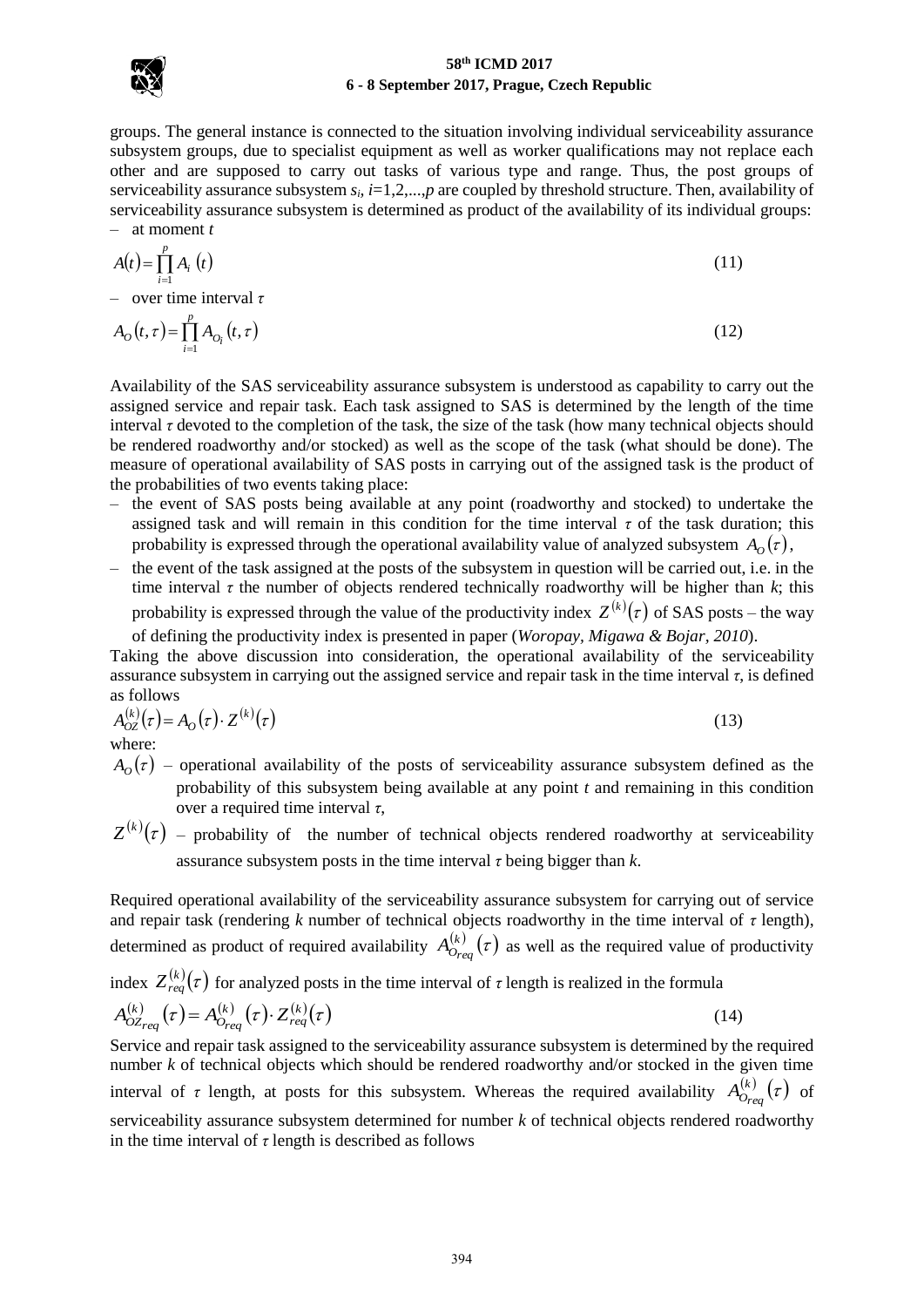

$$
\bigotimes_{i=1}^n
$$

$$
A_{O_{req}}^{(k)}(\tau) = \frac{T_{req}^{(k)}(\tau)}{T_{req}^{(k)}(\tau) + U_{req}^{(k)}(\tau)}
$$
(15)

where:

 $T_{req}^{(k)}(\tau)$  – required availability time for SAS posts for given *k* and  $\tau$ ,

 $U_{req}^{(k)}(\tau)$  – required unavailability time for SAS posts for given *k* and  $\tau$ .

Assuming that for any time interval of *τ* length the sum of required availability and unavailability times **for serviceability assurance subsystem equals the time interval of** *τ* **length, i.e.**  $T_{req}^{(k)}(\tau) + U_{req}^{(k)}(\tau) = \tau$ **,** then formula (15) may be written as follows

$$
A_{O_{req}}^{(k)}(\tau) = \frac{T_{req}^{(k)}(\tau)}{\tau}
$$
\n(16)

Required availability time  $T_{req}^{(k)}(\tau)$  for SAS posts depends on the anticipated total time of rendering *k* number of technical objects (transport means) roadworthy in the time interval of *τ* length as well as the *q* number of uniform posts of the analyzed subsystem and is described by the condition

$$
T_{req}^{(k)}(\tau) = \frac{k \cdot \overline{U^{OT}}(\tau)}{q} \le \tau
$$
 (17)

where

 $U^{OT}(\tau)$  – mean time of technological object remaining at serviceability assurance subsystem (mean time of rendering technical objects roadworthy).

When  $T_{req}^{(k)}(\tau) > \tau$ , then in the time interval for the posts of the analyzed subsystem (SAS) the rendering of the required *k* number of technical objects roadworthy is not possible.

Evaluation of operational availability of serviceability assurance subsystem SAS for carrying out the assigned task consists of determining the value of actual availability of the subsystem (for the required time interval of *τ* length as well as required *k* number of technical objects which should be rendered roadworthy and/or stocked) and then comparing to the value of required availability the SAS should has in order for the assigned task to be carried out according to the relation adworthy and/or stocked) and then comparing to the value of required avander for the assigned task to be carried out according to the relation  $\frac{k}{\omega Z}(\tau) = A_O(\tau) \cdot Z^{(k)}(\tau) \geq A_{OZ_{req}}^{(k)}(\tau)$ , for  $k = N_{U_{req}}(\tau)$ 

$$
A_{OZ}^{(k)}(\tau) = A_O(\tau) \cdot Z^{(k)}(\tau) \ge A_{OZ_{req}}^{(k)}(\tau), \quad \text{for} \quad k = N_{U_{req}}(\tau) \tag{18}
$$

where

where  
\n
$$
Z^{(k)}(\tau) = P(k \ge N_{U_{req}}(\tau))
$$
\n(19)

means the probability of the number of technical objects rendered roadworthy at posts of SAS in the time interval of  $\tau$  length is not lower than the required number  $N_{U_{req}}(\tau)$  of technical objects which should be rendered roadworthy in this time interval. If the value of operational availability of the SAS posts for carrying out the assigned task is lower than required, e.g.  $A_{OZ}^{(k)}(\tau) < A_{OZ_{recl}}^{(k)}(\tau)$ , the *OZreq*  $A_{OZ}^{(k)}(\tau) < A_{OZ_{req}}^{(k)}(\tau)$ , the assigned task at SAS posts may not be carried out properly (in the time interval of *τ* length it is not possible to render the required number  $N_{U_{req}}(\tau)$  of technical objects roadworthy).

In the case of the serviceability assurance subsystem comprise  $i = 1, 2, \ldots, p$  of groups containing  $j = 1, 2, \ldots, q_i$  of posts linked to a given structure, it is possible to determine the required availability of posts  $A_{ij_{req}}$  at individual groups. Assuming that the *i*-th group comprises uniform posts, the required availability of posts  $A_{ij_{req}}$  is assigned (when posts are liked by threshold structure)<br>  $A_{ij} = A_{ij_{req}} \Leftrightarrow A_{O_i}(\tau)$ availability of posts  $A_{ij_{req}}$  is assigned (when posts are liked by threshold structure)

$$
A_{ij} = A_{ij_{req}} \Leftrightarrow A_{O_i}(\tau) = \sum_{c=k_i}^{q_i} \binom{q_i}{c} \cdot \left[A_{ij}\right]^{c} \cdot \left[1 - A_{ij}\right]^{q_i - c} \ge A_{O_{i_{req}}}(\tau)
$$
\n(20)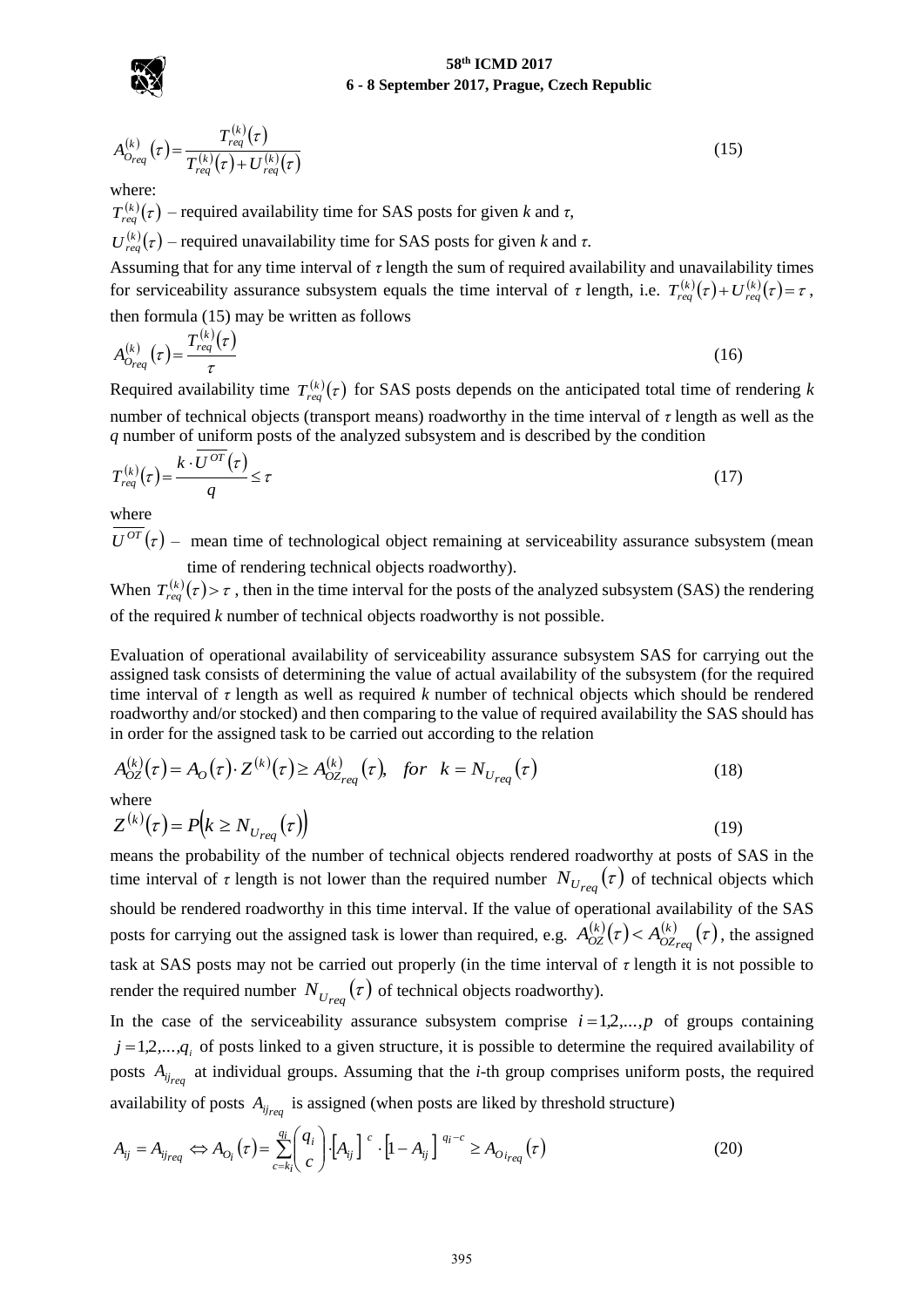

# **RESULTS AND DISCUSSION**

The sample results presented below were prepared for serviceability assurance subsystem posts in an existing system of municipal bus transport in which 182 municipal buses are in use.



**Fig. 1** Required availability of individual post  $A_{ij_{req}}$  of functions of the number posts of the *i*-th group *<sup>i</sup> q* , for given values of roadworthiness time period *τ* and the number of objects rendered roadworthy *k*



**Fig. 2** Required availability of individual post  $A_{ij_{req}}$  of functions of the number of objects rendered roadworthy *k*, for given number of *i q* posts of the *i*-th group as well as roadworthiness time period *τ*

Fig. 1 and Fig. 2 present values of required availability  $A_{ij_{req}}$  of posts at *i*-th group of serviceability assurance subsystem, determined in relation with number of posts of the *i*-th group *qi* as well as the value of parameters determining the assigned service and repair task (number of objects as well as the time of rendering them roadworthy). For example, for the number of objects rendered roadworthy *k* = 12, the time of rendering  $\tau$  = 2.4 [h] and the number of posts  $q_i$  = 18, the required availability of a single post  $A_{ij_{req}} = 0.935$  (Fig. 1) as well as rendering period  $\tau = 3.6$  [h], number of posts  $q_i = 10$  and the number of objects rendered roadworthy  $k = 8$ , the required availability of a single post  $A_{ij_{req}} = 0.853$  (Fig. 2).